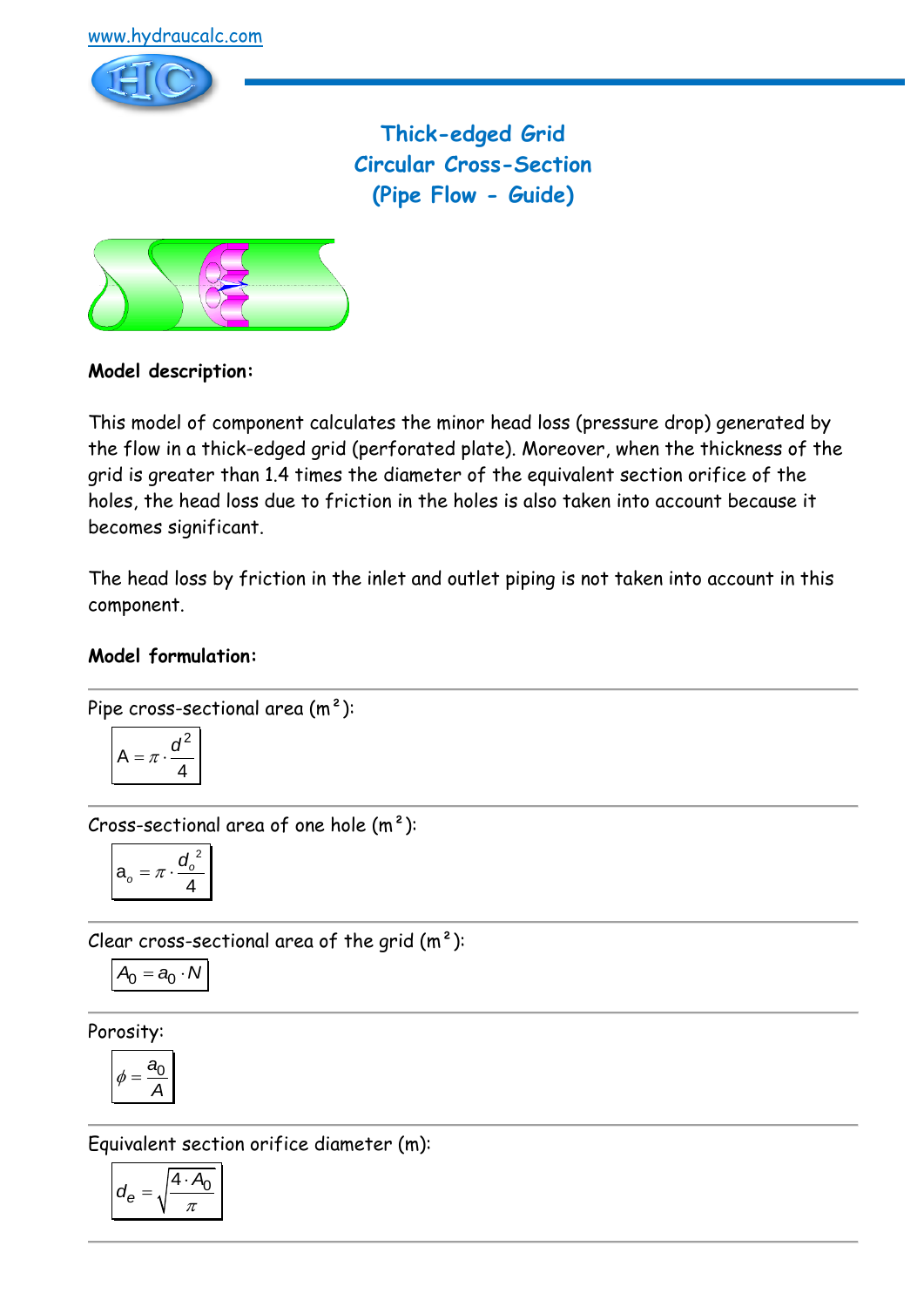Ratio between the diameters of the equivalent section orifice and the pipe:

$$
\beta = \frac{d_e}{d}
$$

Pipe velocity (m/s):

$$
V=\frac{Q}{A}
$$

Holes velocity (m/s):

$$
V_o = \frac{Q}{A_o}
$$

Mass flow rate (kg/s):

$$
G=Q\cdot \rho_m
$$

Reynolds number in pipe:

$$
N_{\text{Re}} = \frac{V \cdot d}{v}
$$

Reynolds number in holes:

$$
N_{\text{Re}_O} = \frac{V_o \cdot d_o}{v}
$$

Jet velocity ratio:



Velocity in vena contracta: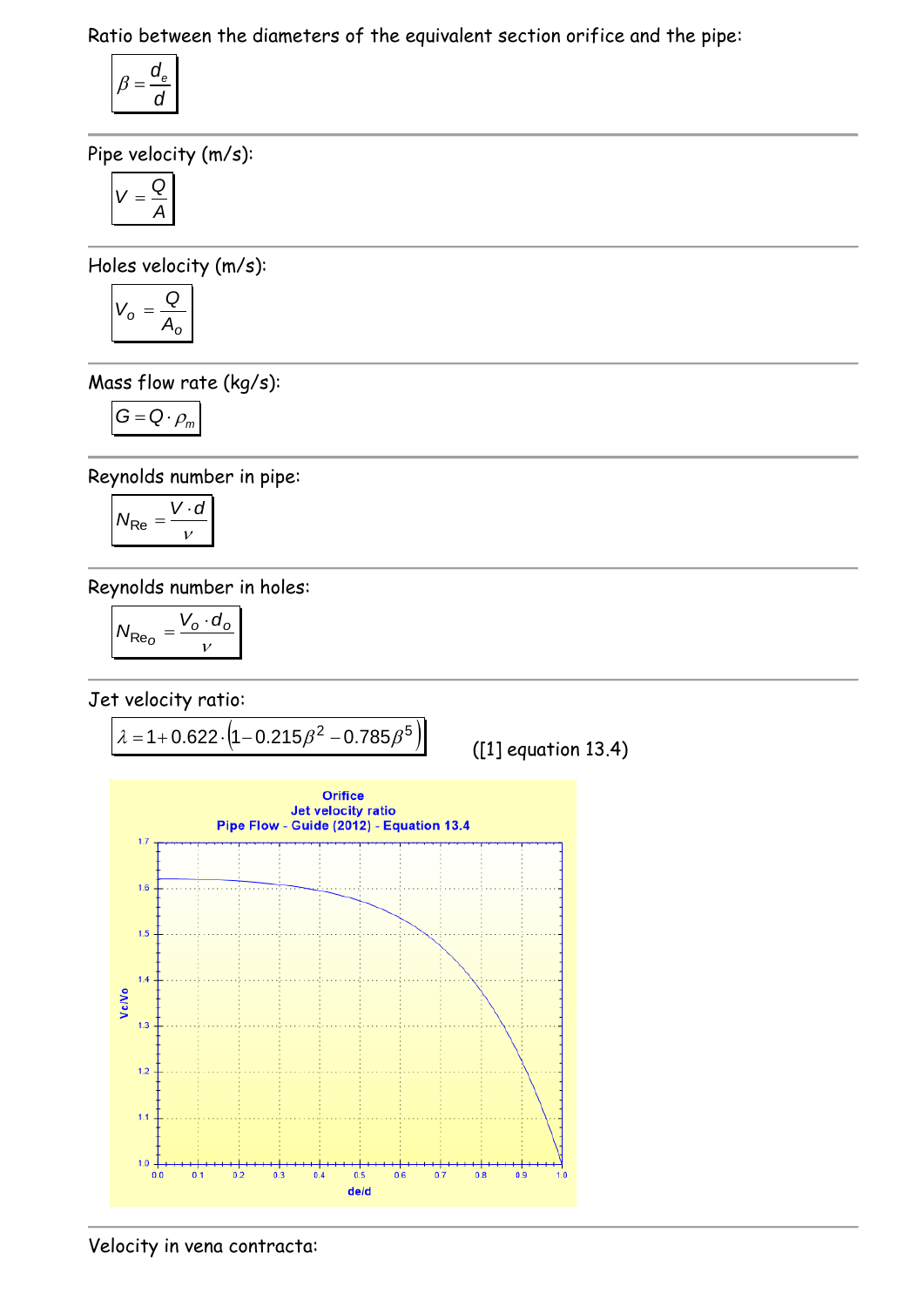$V_c = V_0 \cdot \lambda$ 

Coefficient of local resistance:

**Thickness to equivalent diameter ratio (t/de)**  $\leq$  1.4:

$$
K_{\rm o} = 0.0696 \cdot (1 - \beta^5) \cdot \lambda^2 + C_{\rm th} \cdot (\lambda - \beta^2)^2 + (1 - C_{\rm th}) \cdot \left[ (\lambda - 1)^2 + (1 - \beta^2)^2 \right]
$$
 (1) equation





with:

with:  

$$
C_{th} = \left[1 - 0.50 \cdot \left(\frac{t}{1.4d_e}\right)^{2.5} - 0.50 \cdot \left(\frac{t}{1.4d_e}\right)^{3}\right]^{4.5}
$$

([1] equation 13.14)

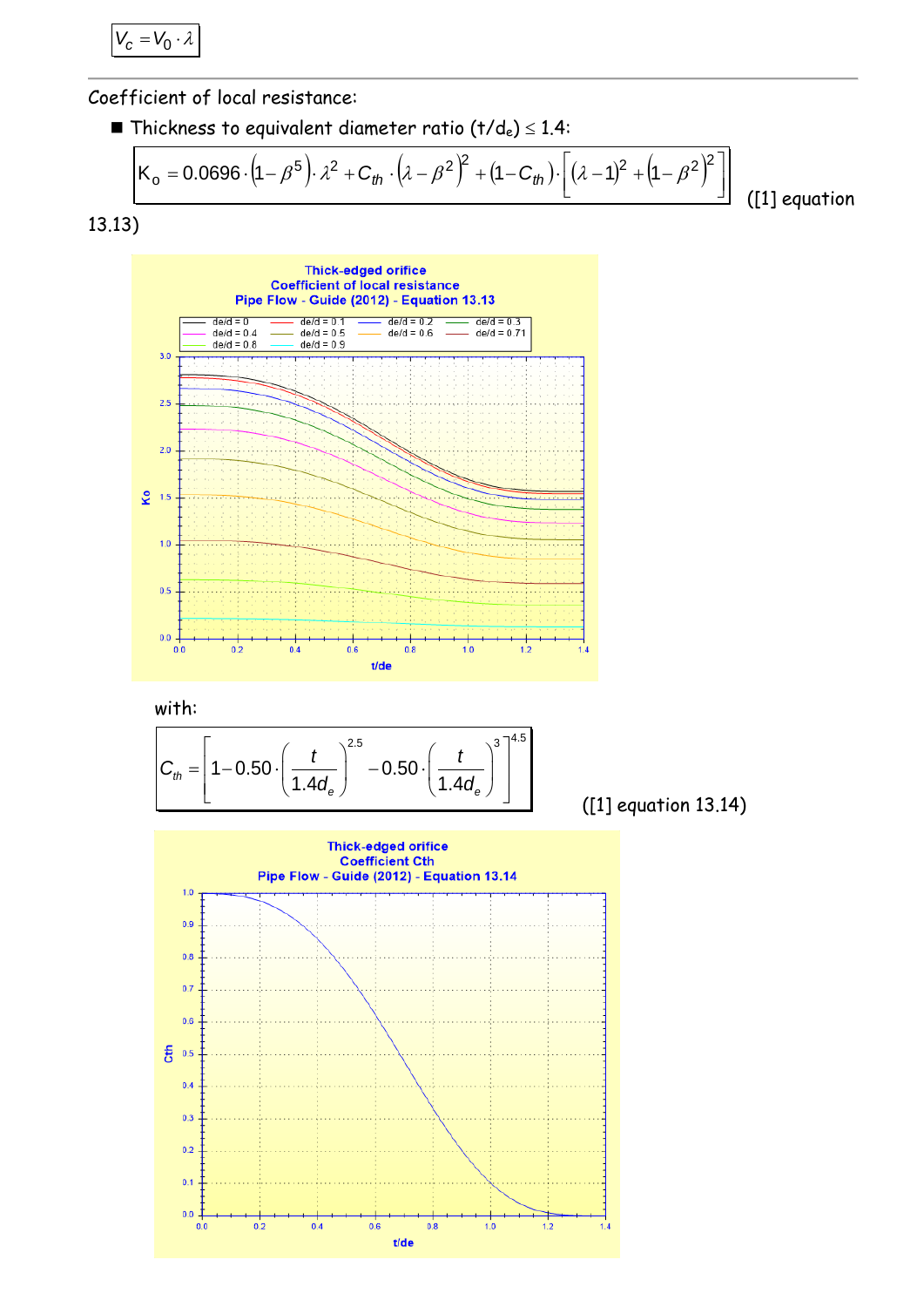

([1] equation 13.15)



with:



Colebrook-White equation ([1] equation 3.6)

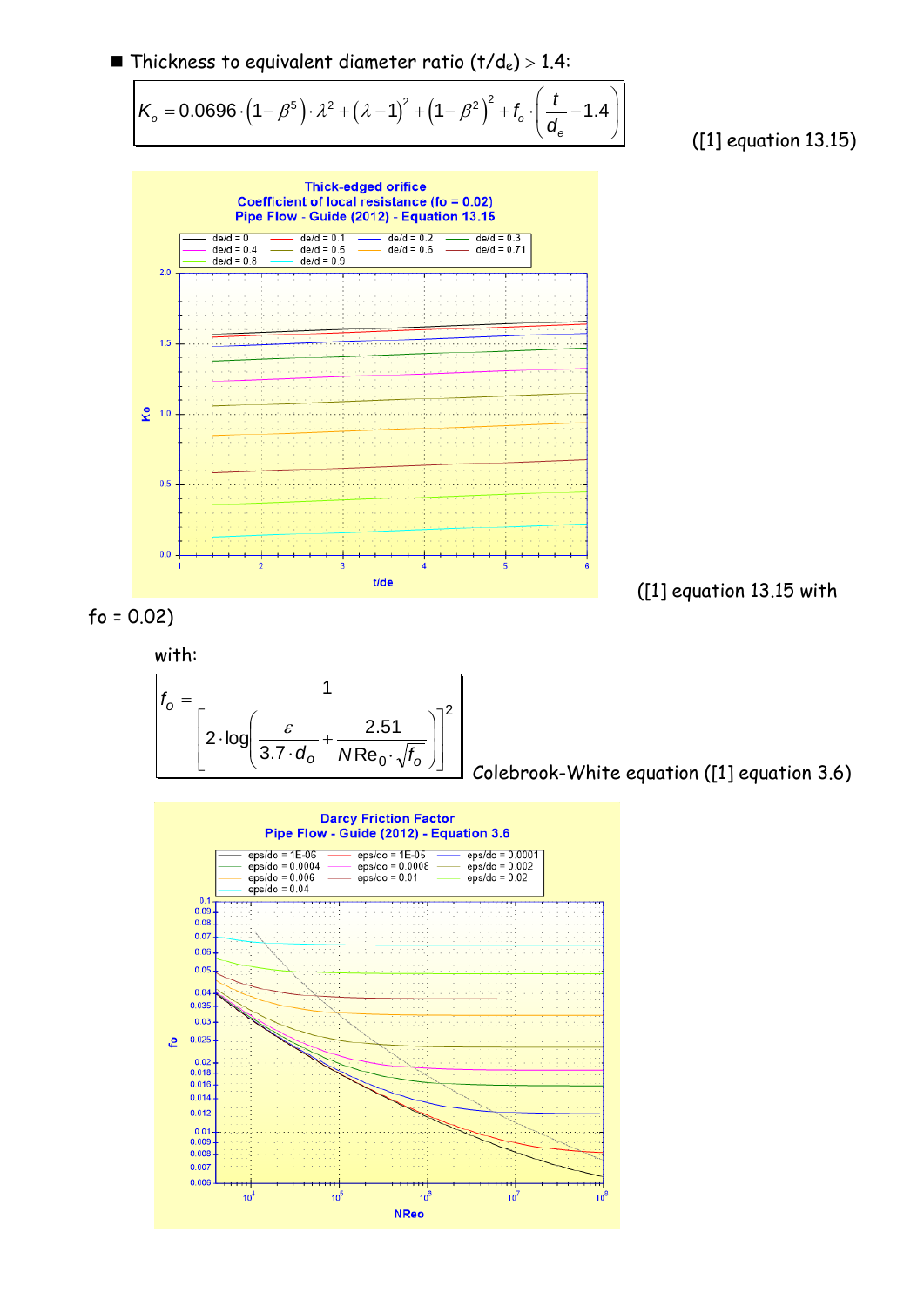### All thickness to equivalent diameter ratios  $(t/d_e)$ :



13.15 with fo = 0.02)

Total pressure loss coefficient (based on the mean pipe velocity):

$$
K = K_o \cdot \left(\frac{A}{A_o}\right)^2
$$

Total pressure loss (Pa):

$$
\Delta P = K \cdot \frac{\rho_m \cdot V^2}{2}
$$

Total head loss of fluid (m):

$$
\Delta H = K \cdot \frac{V^2}{2 \cdot g}
$$

Hydraulic power loss (W):

 $Wh = \Delta P \cdot Q$ 

# **Symbols, Definitions, SI Units:**

- d Internal pipe diameter (m)
- A Pipe cross-sectional area  $(m<sup>2</sup>)$
- d<sup>0</sup> Holes diameter (m)
- $a_0$  Cross-sectional area of one hole  $(m^2)$
- N Holes number ()
- $A_0$  Clear cross-sectional area of the grid  $(m^2)$
- Porosity ()
- d<sup>e</sup> Equivalent section orifice diameter (m)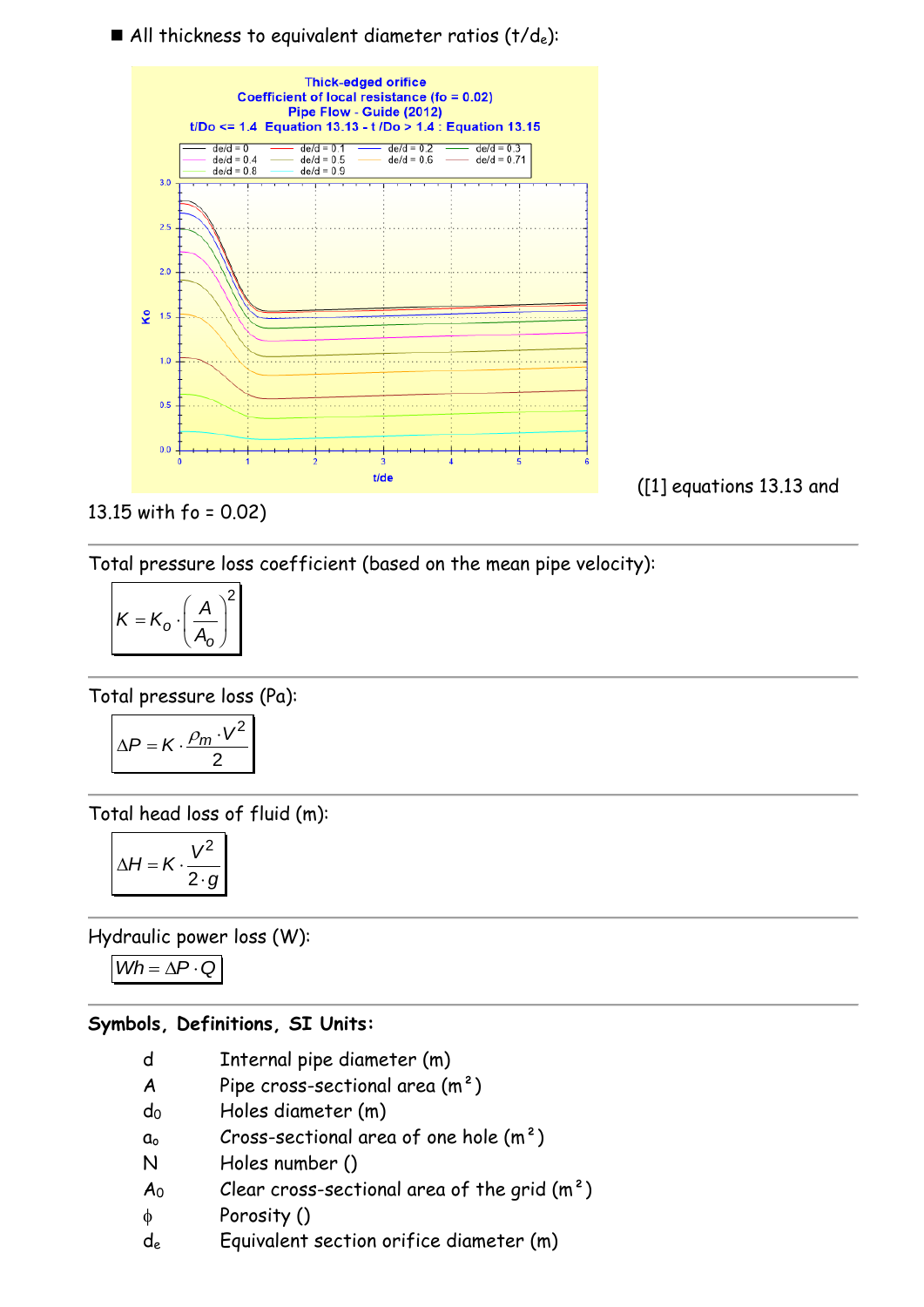| $\beta$      | Ratio between the diameters of the equivalent section orifice and the<br>pipe() |
|--------------|---------------------------------------------------------------------------------|
| Q            | Volume flow rate $(m^3/s)$                                                      |
| G            | Mass flow rate (kg/s)                                                           |
| $V_{o}$      | Mean velocity in holes (m/s)                                                    |
| V            | Mean velocity in pipe $(m/s)$                                                   |
| NReo         | Reynolds number in holes ()                                                     |
| <b>NRe</b>   | Reynolds number in pipe ()                                                      |
| $\lambda$    | Jet velocity ratio ()                                                           |
| $V_c$        | Mean velocity in vena contracta (m/s)                                           |
| t            | Thickness grid (m)                                                              |
| $K_{o}$      | Coefficient of local resistance ()                                              |
| Cth          | Coefficient ()                                                                  |
| $f_{o}$      | Darcy Friction factor ()                                                        |
| K            | Total pressure loss coefficient (based on the mean pipe velocity) ()            |
| $\Delta P$   | Total pressure loss (Pa)                                                        |
| ΔH           | Total head loss of fluid (m)                                                    |
| Wh           | Hydraulic power loss (W)                                                        |
| $\rho_m$     | Fluid density $(kg/m^3)$                                                        |
| $\mathbf{v}$ | Fluid kinematic viscosity $(m^2/s)$                                             |
| g            | Gravitational acceleration $(m/s^2)$                                            |

# **Validity range:**

- turbulent flow regime in holes (NRe $_{\circ}$   $\geq 10^{4})$
- stabilized flow upstream of the grid

**Example of application:**